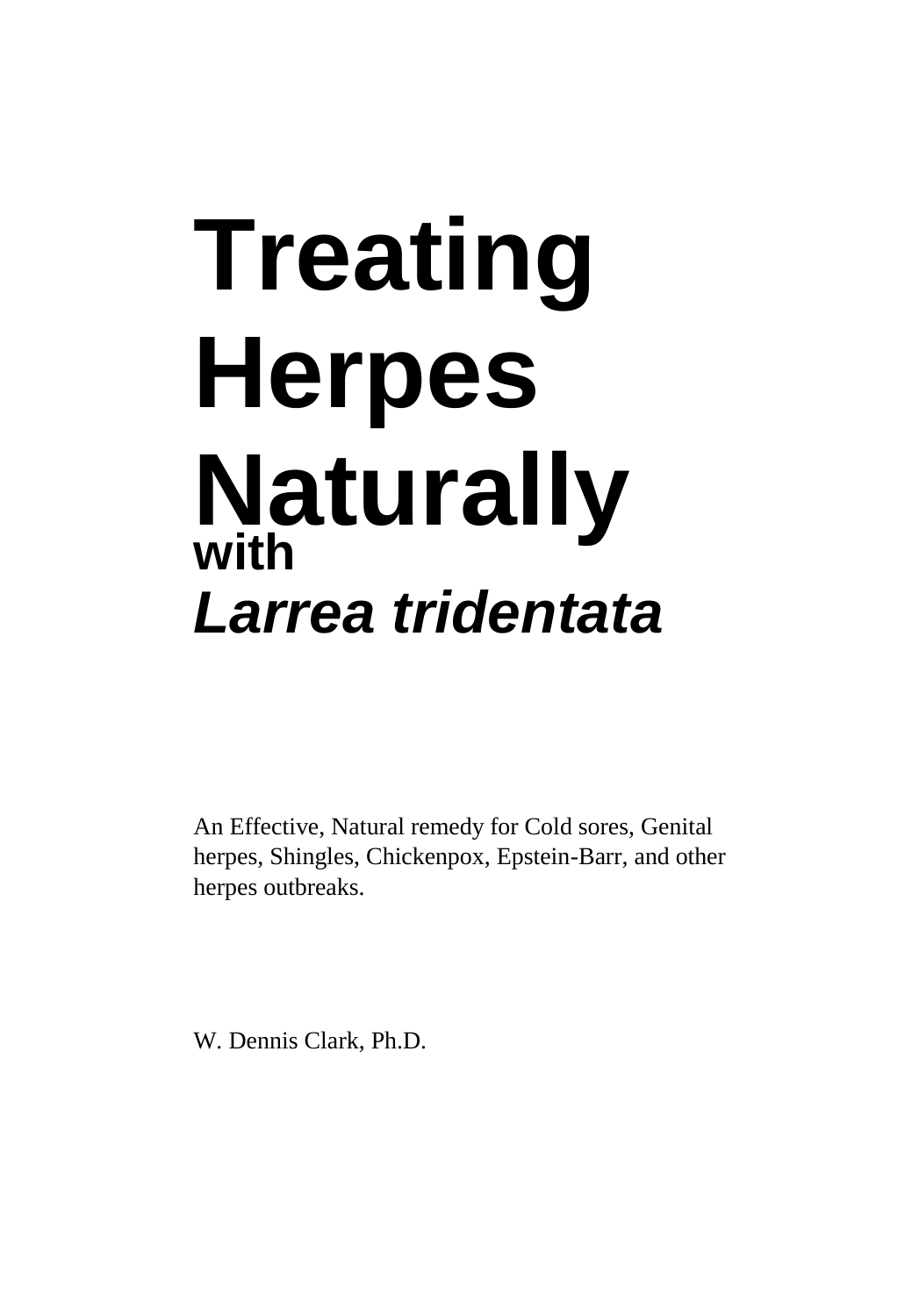

#### **NOTICE**

The purpose of this book is to increase your knowledge about a natural remedy for herpes. It is not intended as medical advice and it is not meant to diagnose or treat any individual's health problems. You should not discontinue any course of medical treatment or undertake any new treatment without first consulting your own healthcare practitioner.

#### **TREATING HERPES NATURALLY**  WITH *LARREA TRIDENTATA*

Copyright© 2003 by W. Dennis Clark. Publication rights licensed to the International Medical Larrea Society (www.larreamed.org) All rights reserved.

No part of this book may be produced in any form without the written consent of the International Larrea Medical Society.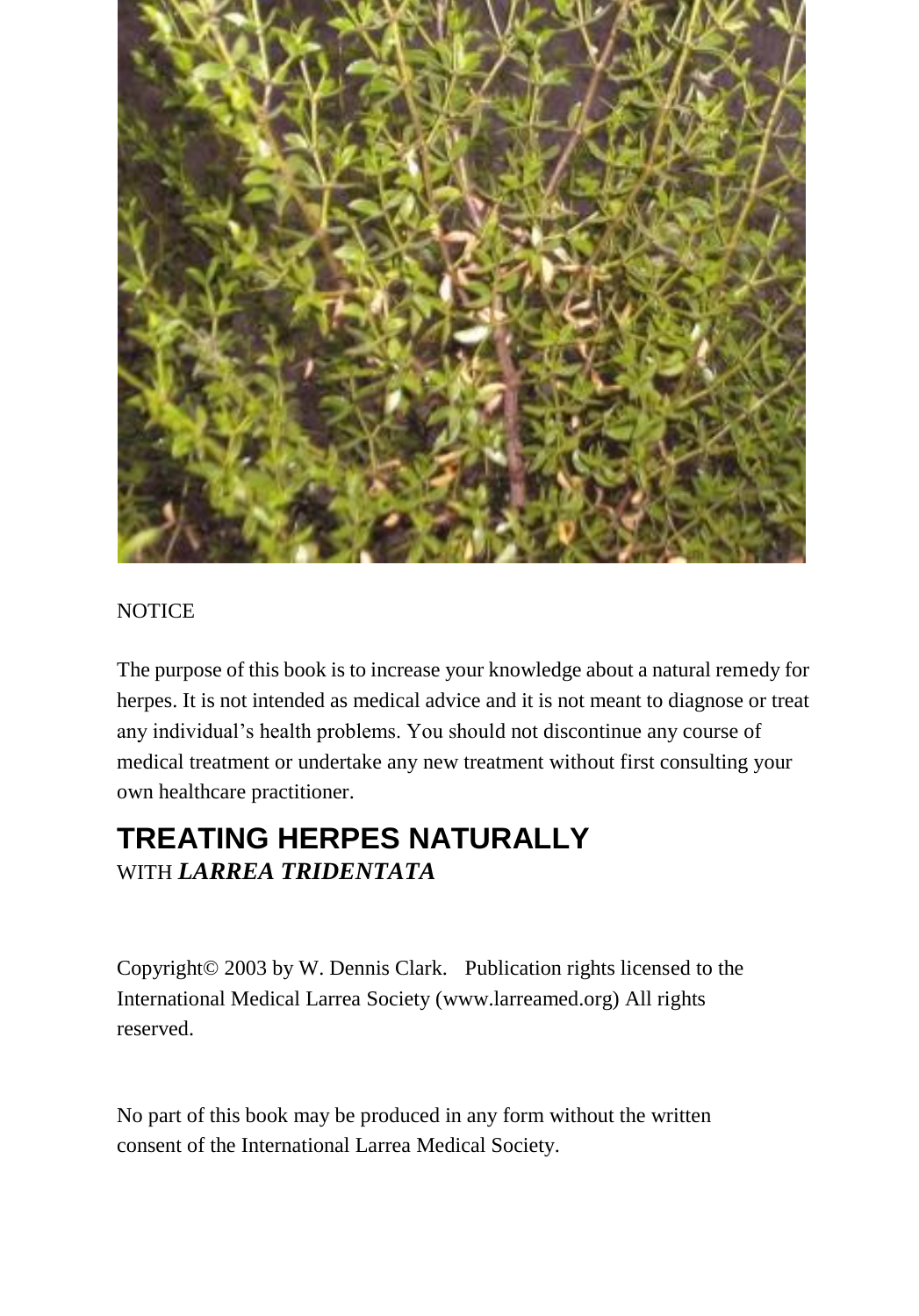## **PROLOGUE**

y journey into medical botany began when, as a young university professor, I found that my knowledge of plant chemistry could be used to explain how plant natural products affect human health. At first I sought to learn which botanicals were best for enhancing my health and for preventing and treating my own illnesses and those of my family. I soon found that my friends and students wanted the same kind of information. At their behest, I broadened my efforts to seek natural medicines for preventing or treating many human disorders, including cold sores, arthritis, periodontal disease, osteoporosis, cancer, psoriasis, stress, and headaches. My research team and I have now found wonderful natural treatments for many health problems, which work better, cost less, and have fewer side effects than common prescription drugs.

I feel blessed to have a background that enables me to evaluate both the scientific literature and the popular press on natural medicines and to dig out, understand, and explain to the public how and why these medicines work. And I feel especially fortunate to have a research laboratory, where I can examine different botanical products and use this information to advise people on the best choices for their own health.

People should be able to get straightforward answers to such simple questions as, *"Which natural medicines will work for me?"* and *"What commercial brands are reliable for what I need?"* But these answers are not easy to find for people who do not have extensive scientific training and sophisticated laboratory facilities. My role is to provide this service, to bring the best research available on medicinal plants to the public's attention and to lead the way in the evaluation and development of quality products.

W. Dennis Clark, Ph.D., Tempe, Arizona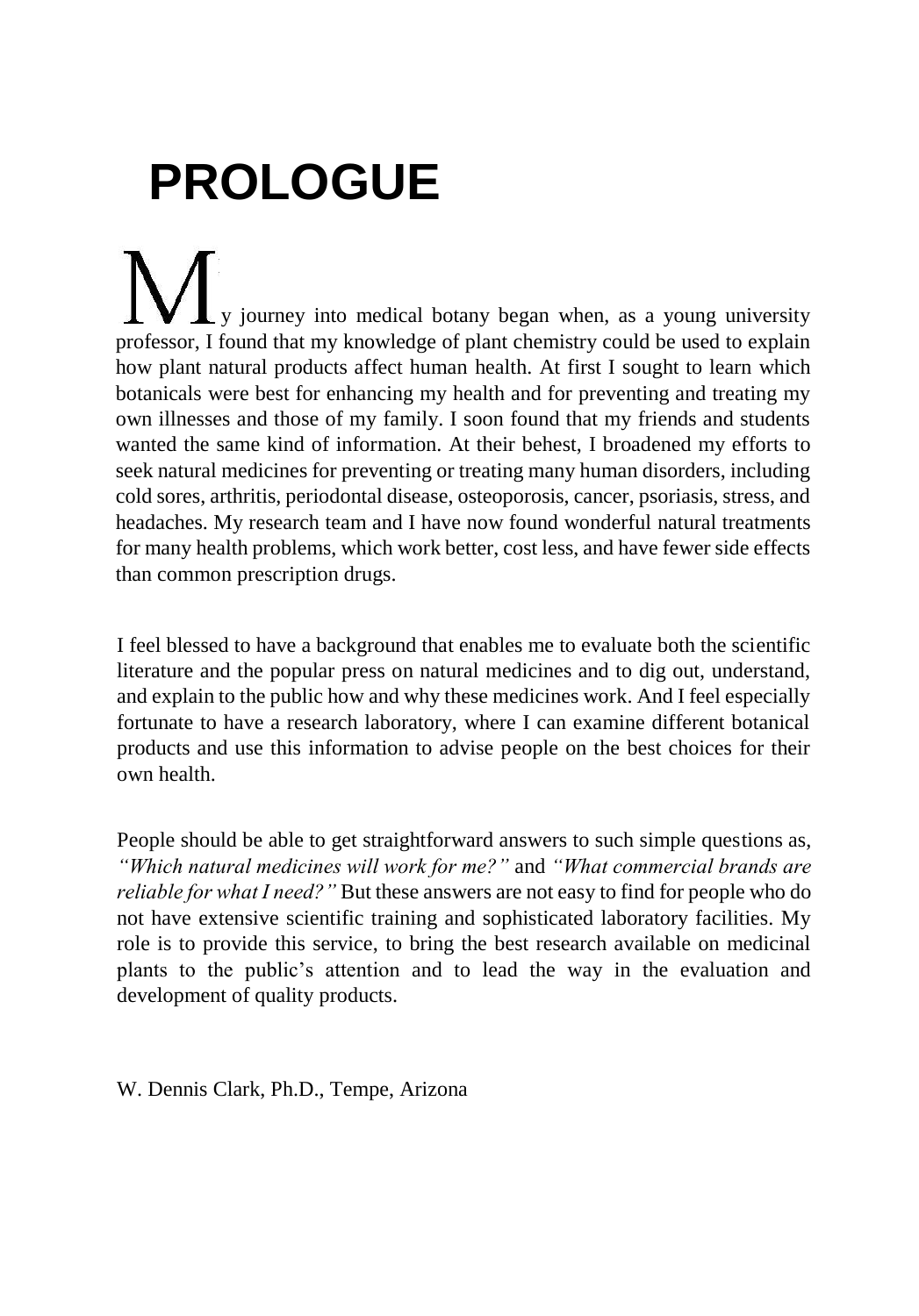## **TABLE OF CONTENTS**

| 15 THE CREOSOTE BUSH: NATURE'S MEDICINE CHEST                                            |
|------------------------------------------------------------------------------------------|
| 21 LARREA AS A MODERN BOTANICAL MEDICINE                                                 |
| 25 HOW DO YOU EVALUATE A BOTANICAL MEDICINE? 27                                          |
|                                                                                          |
|                                                                                          |
|                                                                                          |
|                                                                                          |
|                                                                                          |
| ABOUT THEIR RESULTS  43 SUMMARY                                                          |
| 47 APPENDIX A: INFORMATION RESOURCES                                                     |
| $\ldots \ldots$ . 48 APPENDIX B: IMPORTANCE OF PLANT NAMES $\ldots \ldots \ldots \ldots$ |
| 49 APPENDIX C: NATIVE AMERICAN MEDICAL USES OF LARREA 50                                 |
| APPENDIX D: RECENT U.S. PATENTS ON LARREA53                                              |
|                                                                                          |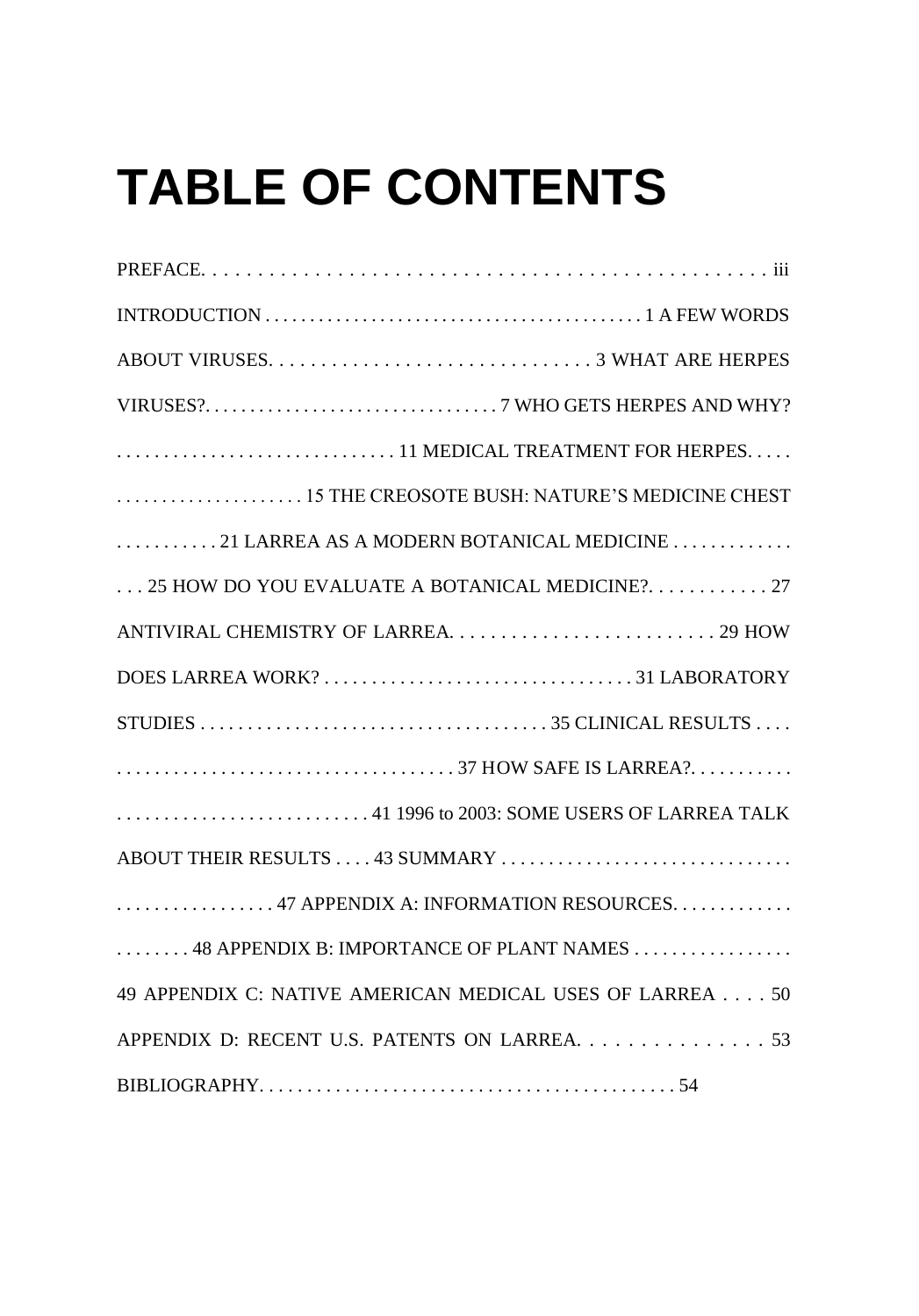#### **PREFACE**

*"What is most likely to be effective but safe for me?"* 

ontemporary society has developed an increasing interest in natural medicine, an interest that accelerated throughout the 1990s and has continued to do so into the 21st century. This renewed interest comes in response to the crisis in our health-care system: as a nation we pay more for our medical care and accomplish less than most other nations of comparable living standards, while health care costs continue to spiral out of control. We are bankrupting our economy by spending nearly a trillion dollars a year on medical treatments that are often inappropriate, ineffective, and unnecessarily dangerous. In spite of this high-cost trend, medical science has yet to discover the critical underlying causes or the appropriate and effective treatments for any of the major human diseases, including cancer, AIDS, heart disease, herpes, Parkinson's disease, Alzheimer's disease, arthritis, and osteoporosis. These failures of modern medicine have given our collective memory a jolt to recall folk remedies that were once widely and successfully used for all sorts of human disorders. Such rediscovered folk medicines have now been evaluated in thousands of clinical and other scientific studies. One such rediscovery, the topic of this book, is the desert shrub *Larrea tridentata*, which has a long folk history in the treatment of many diseases. The following pages provide valuable information about this plant and its importance as a natural remedy for one of the most common and vexing sets of diseases that can afflict people: the group of diseases caused by herpes viruses.

Not a week goes by without several magazines, scientific journals, and newsletters adding to the information overload about natural medicine. The outpouring cannot be ignored. By now everyone from doctors to patients and from insurance companies to the drug industry knows about this growing phenomenon. It is ironic, however, that the older, natural treatments are now referred to as *'alternative'* or *'complementary'* medicine, whereas the recent inventions of modern medicine constitute the mainstream. This situation presents the end-user (you, me, and every other individual seeking good health) with a contrast of choices. On one hand, mainstream medicine is extremely highly regulated as to who can train the physicians, who is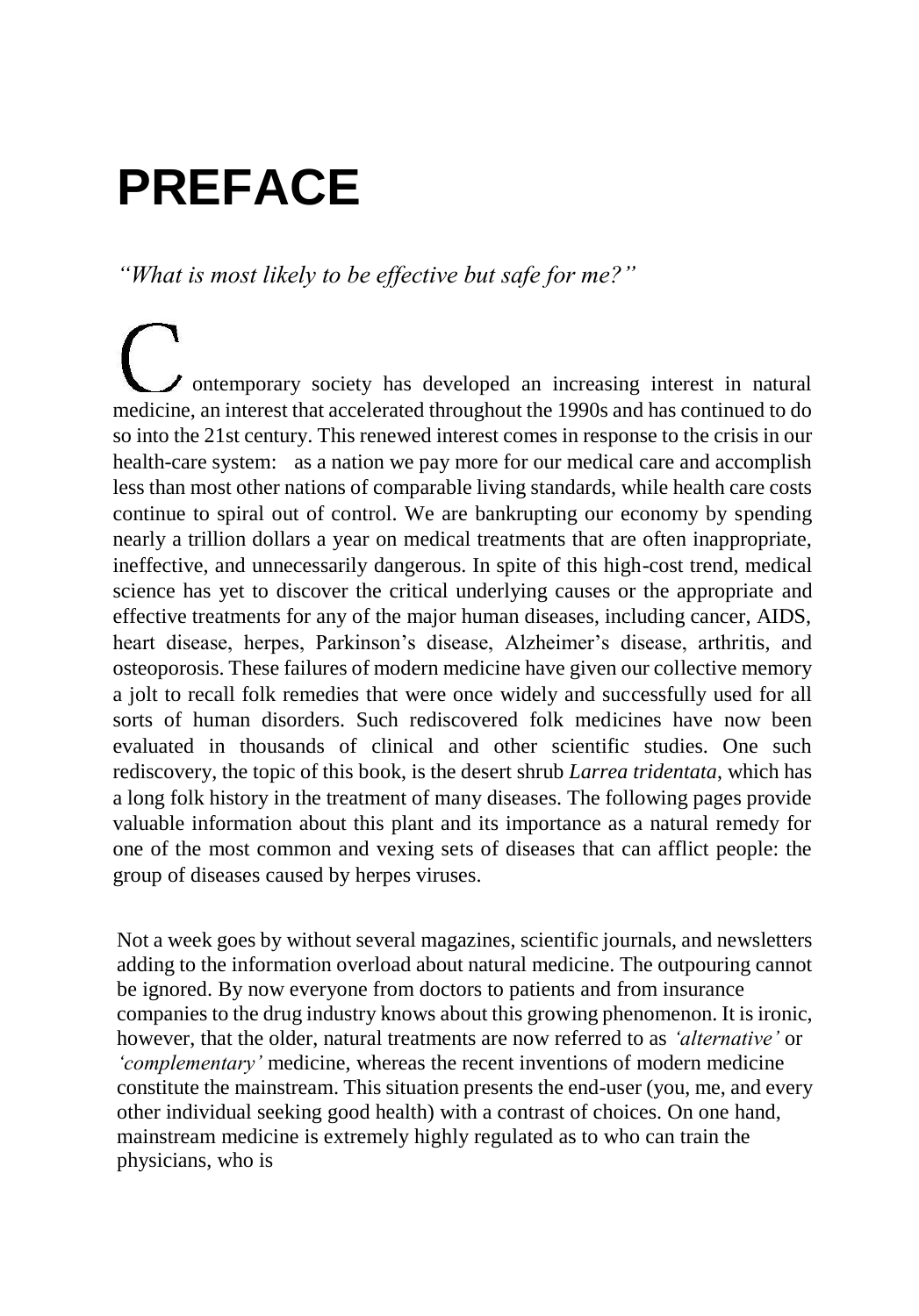allowed to practice medicine, which treatments are approved for research and clinical use, which companies can own treatments (that is, patented drugs and devices), and who is allowed to make and sell the approved products. On the other hand, alternative medicine, to say the least, is much less regulated in all comparable areas. Training varies in quality and quantity for all manner of physicians, some states grant licenses for certain types of practitioners and not others, natural drugs can be prescribed by professionals but not labeled as medicines in retail stores, and treatments must slither around under the guise of nutritional supplements and be regulated more or less as foods.

Okay, so how are you going to decide on a treatment discipline and choose from the protocols that are available within it? You can be like a friend of mine who informed me that she didn't believe in natural medicines (to which I responded that I hadn't heard that this was a religious faith). Or you can be like many of my students in plant biology who claim that natural products are better for you because they are natural (at which point I am always delighted to tell them that strychnine, coniine [from poison hemlock], nicotine, and cocaine are all natural products, too). All disciplines have something good to offer, so your personal assignment is really quite simple: answer the question, *"What is most likely to be effective but safe for me?"* Initially, your answer has to be based on the prior evidence that evaluates a treatment. This means that you will have to become a bit of a scientist (this isn't so bad - I enjoy being one!) so you can obtain, read, and evaluate published materials before making your decision. This is where I come in, unless you already have access to a university library and the skills for finding and evaluating scientific literature. And this is where this book fills a niche for you, by presenting the information you need for evaluating and deciding on a certain treatment protocol for certain medical problems caused by herpes viruses.

Before moving on, I'd like you to ask the following question of me (because I'm going to answer it anyway): Why I am writing about THIS particular treatment for THIS particular medical problem? I have many reasons: 1) my professional and personal bias toward natural medicine; 2) my fascination with a plant species that I have seen almost everywhere in the desert southwest and adjacent Mexico; 3) my work for the past 30 years with the types of chemicals that this plant species produces in abundance; 4) the continuing discoveries of the antiviral properties of these kinds of plant chemicals; 5) the serendipitous personal discovery a few years ago by a friend of a friend that an extract from this plant made her cold sores go away very quickly.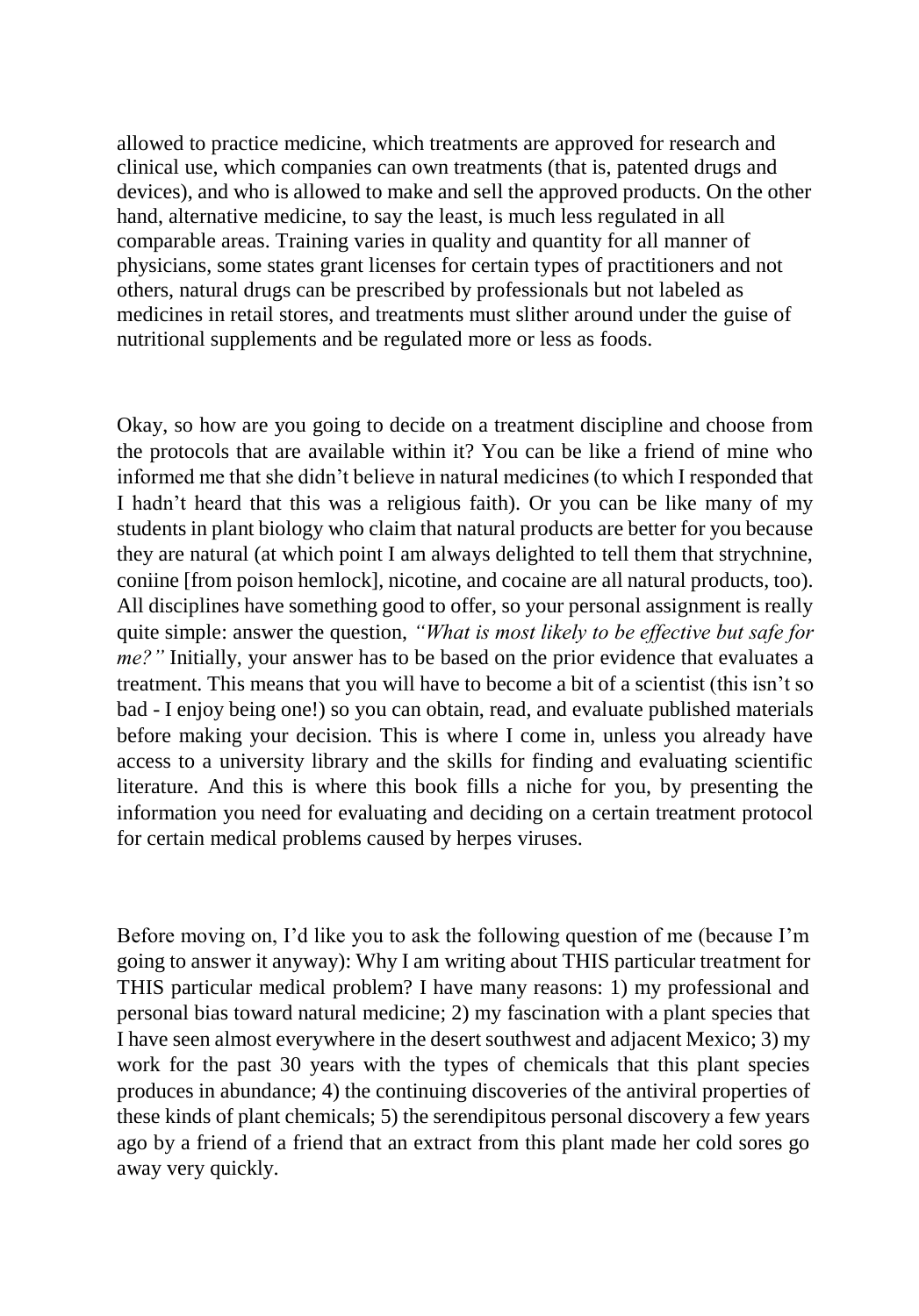Speaking of friends, several of mine have reviewed this book and have tried mightily to keep me from making it too technical. But I love plant biology and chemistry, and I know a lot about it and feel compelled to share as much of it as I can with anyone who will listen or read about it. So this book represents an uneasy truce between their recommendations for something that is not too detailed and my desire to expound on the science that is near and dear to me. I think that all of the information in this book is important for everyone, and I think that I have made it understandable to non-scientists and scientists alike.

What you will find in this book is information about an excellent natural treatment for herpes outbreaks. There are other very good treatments, some of which are also from natural sources and some of which are synthetic and available by prescription only. And there are plenty of bad treatments. My purpose is to provide you with enough information about one treatment so you can compare it with information about others and make a well-informed decision regarding your own health. May all of your healthcare decisions be well-informed ones.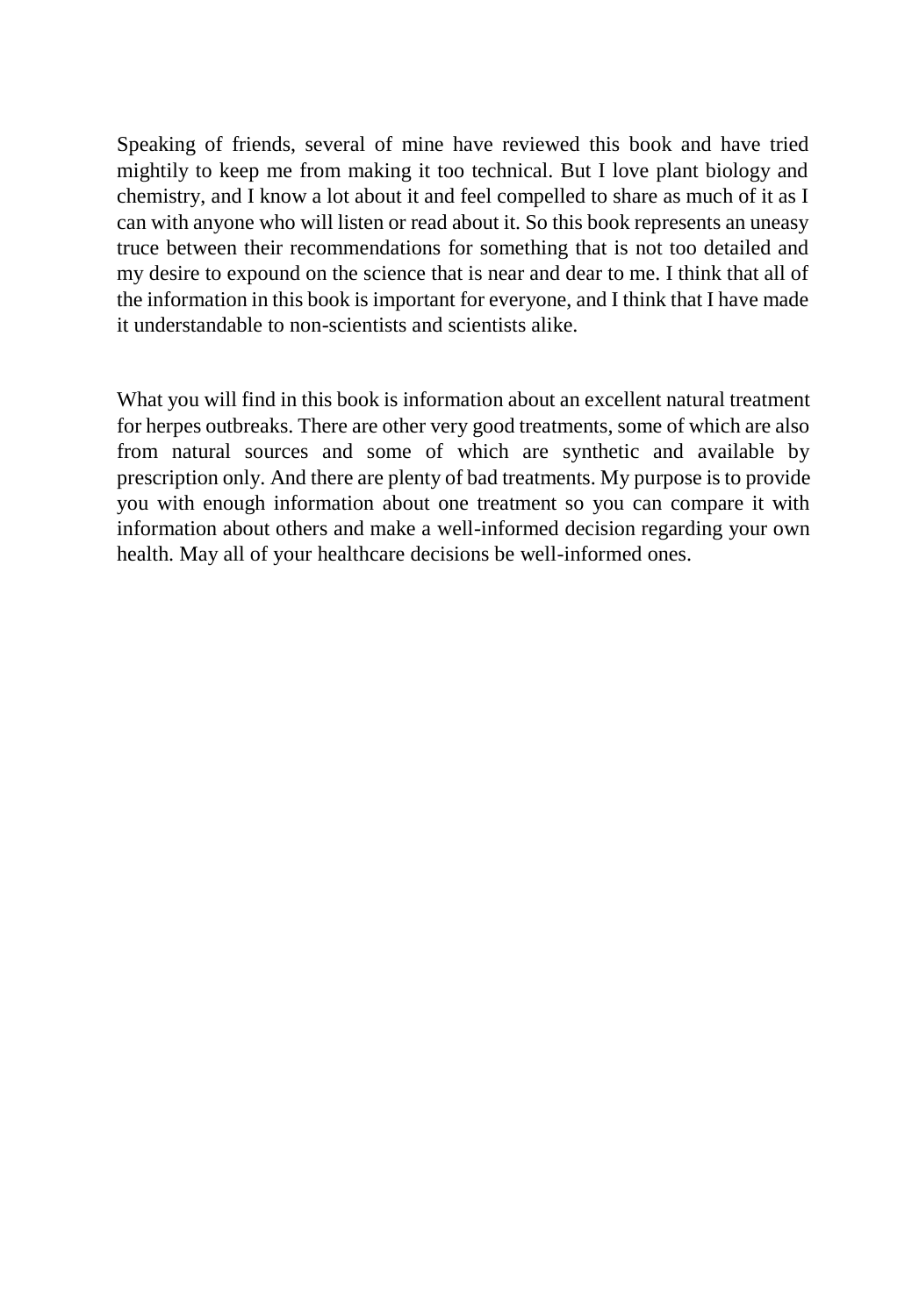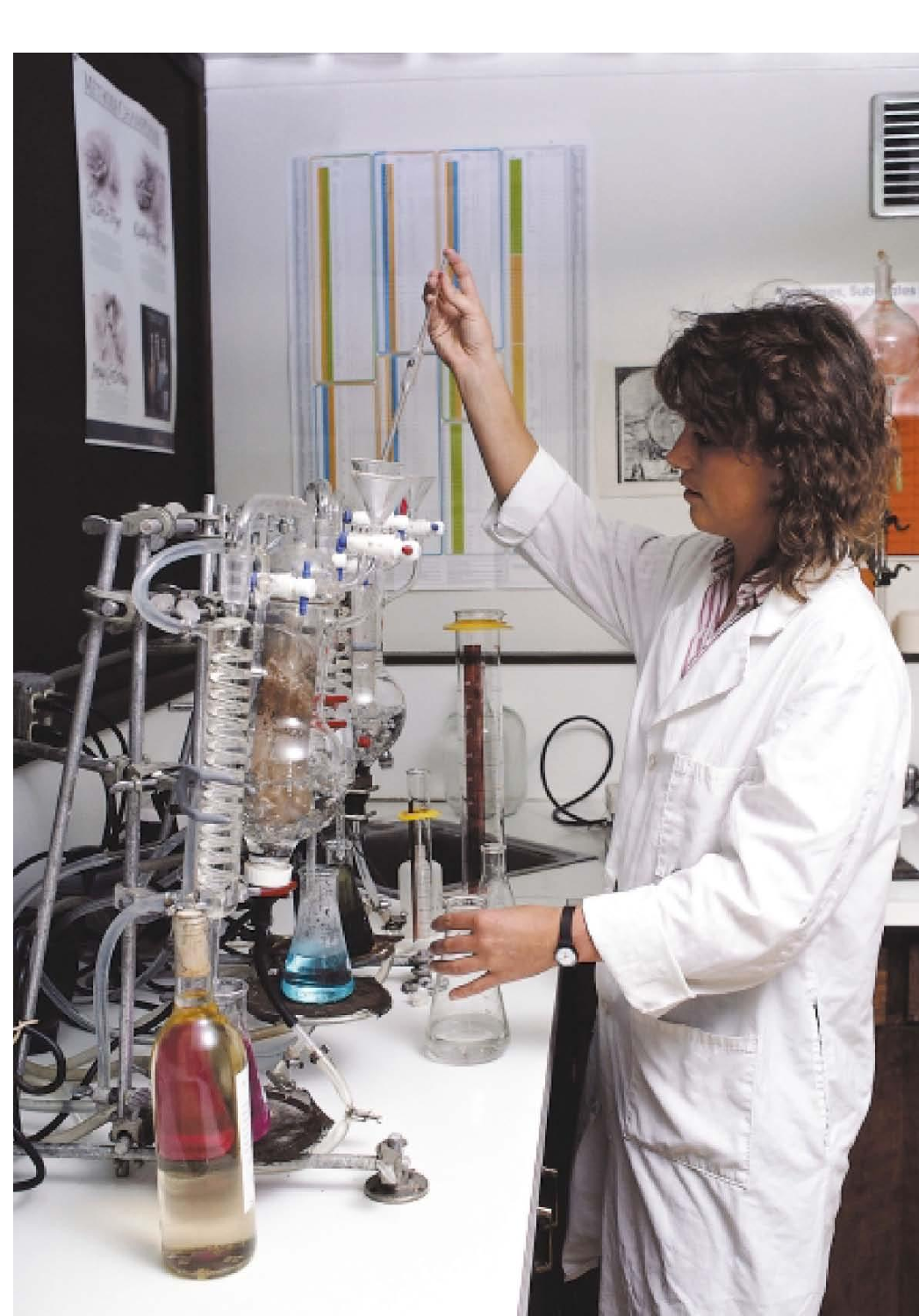#### **INTRODUCTION**

*"Nearly everyone will be affected by some type of herpes virus at some time in his or her life."* 

his book describes a powerful natural remedy for herpes infections, which comes from a common desert shrub that goes by the official name, *Larrea*  tridentata, and the common name, creosote bush. *Larrea* has an extensive folk medical history among Native Americans and has attracted a great deal of interest from medical researchers over the past four decades because of its past uses in several kinds of human disorders, including chickenpox, digestive disorders, sores, inflammation, rheumatism, venereal disease, influenza, bronchitis, and the common cold. The connection between this list and herpes is evident from the folk use of *Larrea* against chickenpox, which is caused by a herpes virus. The use of *Larrea* against influenza and the common cold suggests that this plant has broader antiviral effects than just against herpes, a notion that is now supported by several recent scientific studies.

Herpes viruses inflict widespread suffering around the world. Nearly everyone will be affected by some type of herpes virus at some time in his or her life. Depending on the individual, some infections will be minimal and some will be drastic, even fatal. And depending on the particular type of herpes virus, the resulting disorder could be oral sores, genital sores, chickenpox, shingles, Kaposi's sarcoma, and Epstein-Barr syndrome, to name only the most commonly known afflictions caused by this family of viruses.

The more that people know about herpes viruses the better off they are when it comes to preventing or reducing outbreaks or treating full-blown cases. Many, many books and articles have been published on this topic, some of which I list in the bibliography at the end of this book. In addition, this book provides some of the most important and basic information that I think everyone should know about viruses in general and herpes viruses in particular. The coverage of viruses is followed by details that you should know about the most commonly used prescription drug for treating herpes. This information is intended as a valuable addition to your personal health arsenal.